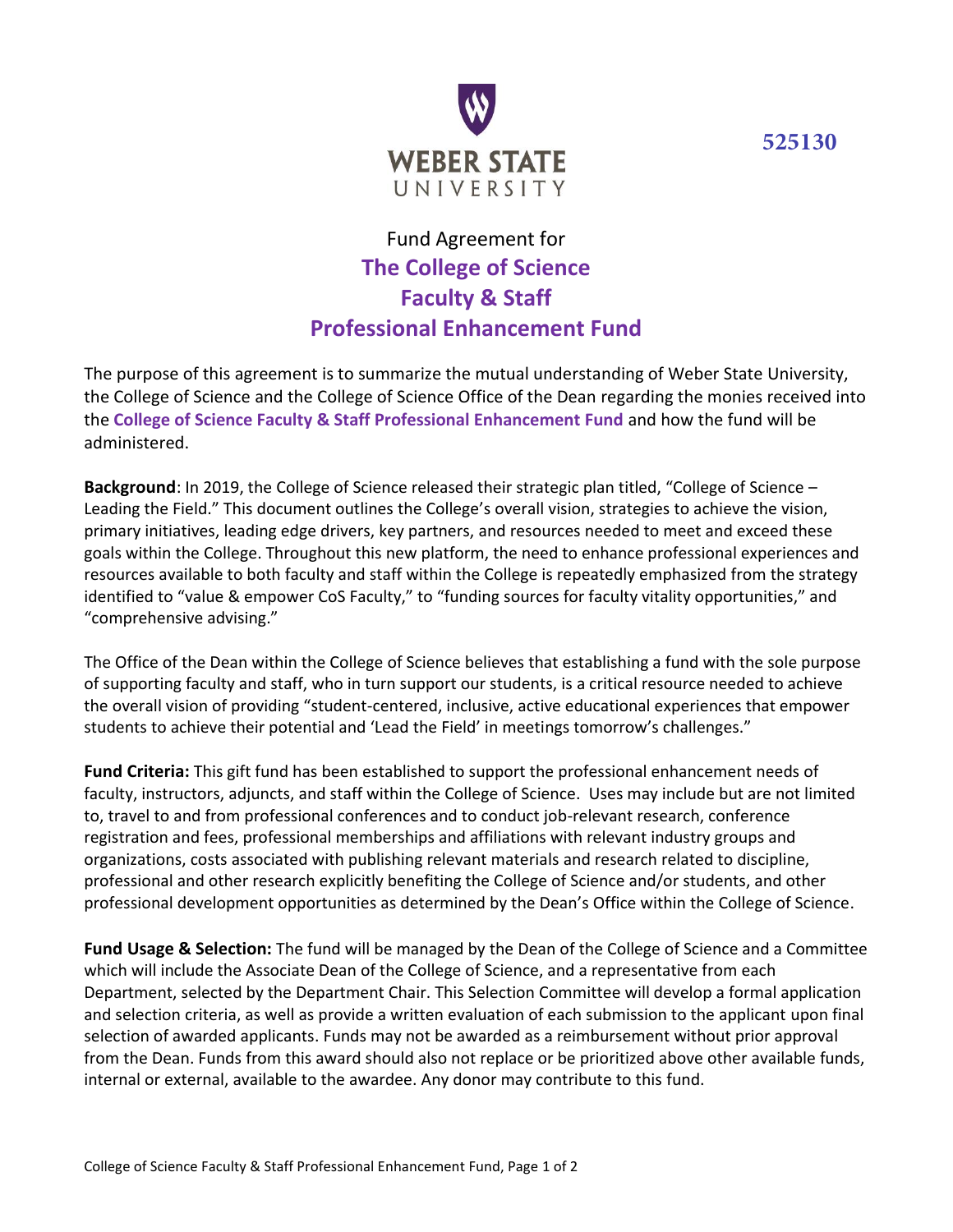If, as a result of changed conditions in the future, this fund cannot be used as described above, then the Dean of the College of Science in consultation with the Selection Committee may use the funds for purposes which most closely fulfill the original intent of the gifts and which honor in an appropriate way the generosity of the donors.

ACKNOWLEDGED on this date: Mar 6, 2020

Andres J. Easter-Pilety \_ 5.02

College of Science College of Science

 $\sum_{C}$ 

Dr. Andrea Easter-Pilcher, Dean Dr. Barbara Trask, Associate Dean

\_\_\_\_\_\_\_\_\_\_\_\_\_\_\_\_\_\_\_\_\_\_\_\_\_\_\_\_\_\_\_\_\_\_\_\_\_\_\_\_\_ Taylor Knuth (Mar 9, 2020)

Taylor Knuth, Interim Development Director College of Science